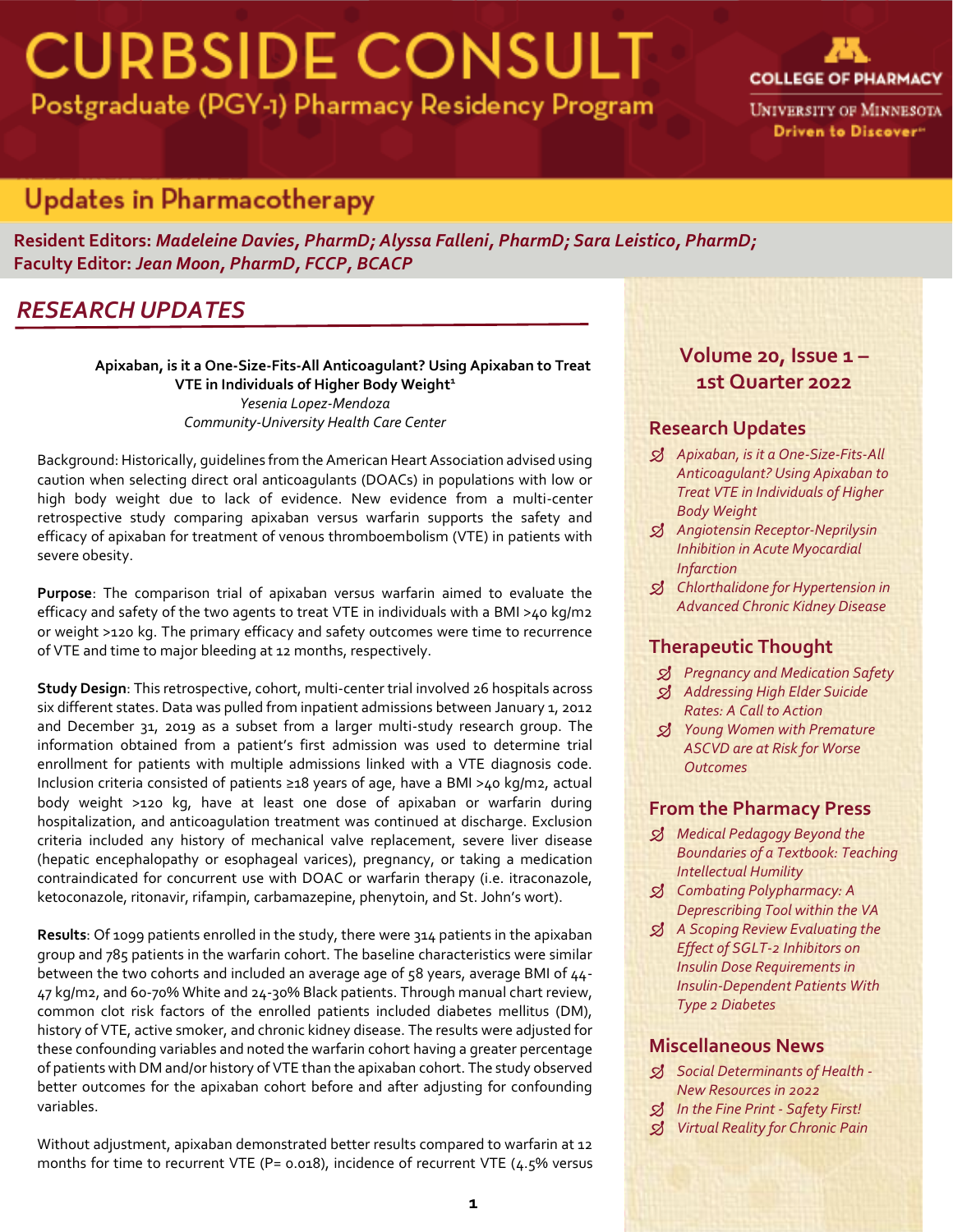8.7%, P= 0.02) and had significantly fewer hospital encounters  $(2.92 + 4.3 \text{ versus } 6.5 + 9.2, P < 0.01)$ . With adjustment, apixaban still showed a reduced incidence of recurrent VTE compared to warfarin (HR 0.54, 95% CI 0.29-0.97, P= 0.04). In terms of safety, there was no significant difference between the apixaban and warfarin groups in time to major bleeding (P=  $0.665$ ) or major bleeding events in 12 months  $(3.8\%$  versus  $3.3\%$ , P= 0.715).

To further eliminate the influence of confounding variables, the study completed a propensity match analysis of baseline characteristics and paired 297 patients of each arm. They found no significant differences in recurrent VTE (HR 0.515, 95% CI 0.26- 1.04, P=0.057) or major bleeding in 12 months (HR 1.25, 95% CI 0.5- 3.18, P=0.632). There was also a reduced risk of clinically relevant non-major bleeding (CRNMB) (HR 0.27, 95% CI 0.08-0.98, P= 0.031) and lower total number of hospital encounters within 12 months in the apixaban group compared to warfarin  $(2.9 + 4.4)$ apixaban versus 6.7 + 9.1 warfarin, P< 0.01).

Lastly, a subgroup analysis included 428 patients with BMI >50 kg/m2 and/or weight >140 kg. This included 93 patients on apixaban and 335 patients on warfarin. There was no significant difference in VTE recurrence (3.2% versus 9.9%, P= 0.06), major bleeding (4.3% versus 3.0%, P= 0.52), CRNMB (1.1% versus 2.7%, P=  $0.7$ ) and all-cause mortality (4.3% versus 2.4%, P=  $0.30$ ) between apixaban and warfarin respectively.

**Conclusions**: Historically, warfarin has been preferred in situations where there was insufficient evidence to support the use of DOACs, including patients with increased body weight. This study found that apixaban is safe and effective at treating and preventing recurrence of VTE while not increasing risk of major bleeding for patients with a BMI >40 kg/m2 and/or actual body weight >120 kg. The subgroup analysis suggests that apixaban may even be effective for treatment of VTE of BMI >50 kg/m2 and/or weight >140 kg. Limitations of this study include the warfarin cohort had an overall greater BMI and higher frequency of VTE history, both of which are underlying risk factors for clots. As a retrospective study, it did not assess for adherence, duration of anticoagulation therapy or events that occurred in the outpatient setting after discharge. Nonetheless, the study acknowledges that these limitations would still display apixaban as a non-inferior alternative to warfarin in patients with increased body weight.

**Key Point**: Growing evidence supports the use of DOACs, like apixaban, in a larger range of patients due to their demonstration of unfaltered efficacy and safety in patients with higher BMI and actual body weight.

**Angiotensin Receptor-Neprilysin Inhibition in Acute Myocardial Infarction<sup>2</sup>** *Makoto Hang, PharmD Minnesota Community Care*

**Background**: Sacubitril-valsartan has been shown to reduce the risk of hospitalization and death from cardiovascular causes more effectively than angiotensin-converting enzyme inhibitors (ACE-I) in patients experiencing symptomatic heart failure. However, there is a lack of information regarding the effects of these medications in patients experiencing acute myocardial infarctions (MI).

**Purpose**: The objective of this trial was to evaluate the superiority of sacubitril-valsartan versus ACE-I in reducing heart failure events after myocardial infarctions.

**Study Design**: The study was an international, multicenter, randomized, double-blind, active-comparator trial. All eligible patients were assigned in a 1:1 ratio to receive sacubitril-valsartan 97-103 mg or ramipril 5 mg and were followed for a total of 22 months. Patients included were adults without a history of heart failure, and had a spontaneous myocardial infarction within onehalf to seven days before presentation with a reduced left ventricular ejection fraction (LVEF) ≤40%, pulmonary congestion requiring intravenous treatment, or both conditions. Patients also needed to have at least one of eight predetermined riskaugmenting factors (age ≥70 years, diabetes mellitus, previous MI, an estimated glomerular filtration rate [eGFR] <60 mL/min/1.73 m2 of body surface area, atrial fibrillation, LVEF <30%, Killip class III or IV, or ST-segment elevation MI without reperfusion within 24 hours after presentation). Patients were excluded if they were clinically unstable (defined as receiving IV diuretics, vasodilators, vasopressors, or inotropes) within 24 hours before randomization, an eGFR <30 mL/min/1.73m2, serum potassium >5.2 mmol/L, history of angioedema, or were unable to take an ACE-I or angiotensin receptor blocker (ARB). The use of other ACE-I or ARBs were discontinued at randomization. The primary outcome was death from cardiovascular causes or incidental heart failure, whichever occurred first. Secondary outcomes included hospitalization for heart failure or outpatient episodes of symptomatic heart failure, non-fatal MI, and non-fatal stroke.

**Results**: A total of 2,830 patients were assigned to receive sacubitril-valsartan and 2,831 patients were assigned to receive ramipril. The average age of both groups of patients were 64 years, roughly 23% of patients were female, and nearly 75% of patients were identified as white. A total of 338 primary outcome events occurred in patients receiving sacubitril-valsartan whereas a total of 373 primary outcome events occurred in patients receiving ramipril (HR 0.90, [95% CI 0.78-1.04]). Patients receiving sacubitrilvalsartan were also more likely to experience hypotensive events (28.3% and 21.9% respectively, P<0.001) but were less likely to experience cough-related side effects (9% and 13.1% respectively, P<0.001) Other adverse events such as elevated serum creatinine and potassium were similar in both trial arms. Serum creatinine ≥ 2.0 mg/dL were 5.7% in the sacubitril-valsartan group and 6.0% in the ramipril group (P 0.60). The percentage of elevated serum

## **CURBSIDE CONSULT**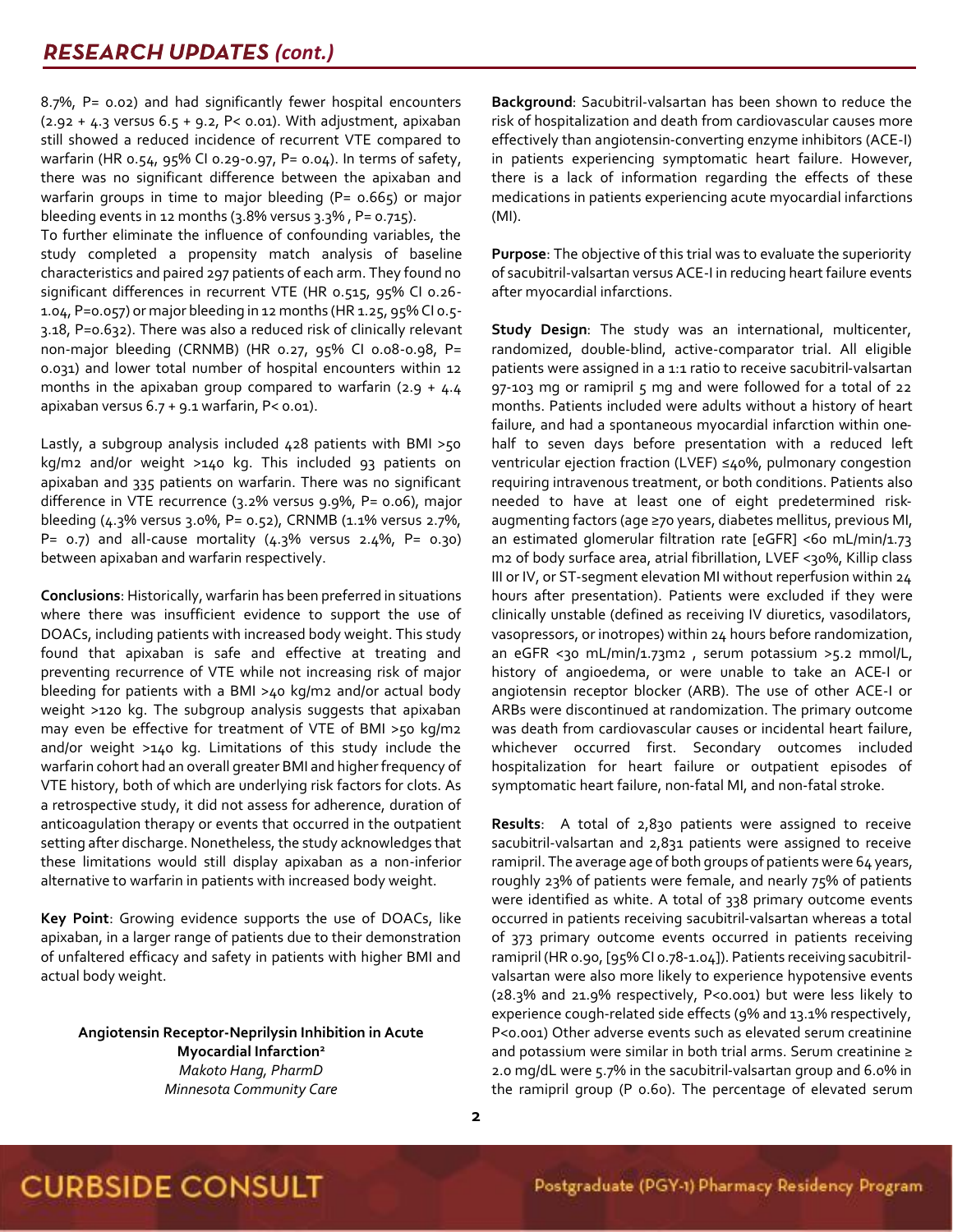potassium levels > 5.5 mmol/L in the sacubitril-valsartan group were 14.2% and 12.8% in the ramipril group (P=0.10).

**Conclusion/Key Point**: Overall, the treatment with sacubitrilvalsartan did not show statistically significant results compared to ramipril in reducing heart failure events post-MI. Secondary outcomes such as hospitalization for heart failure or outpatient episodes of symptomatic heart failure, death from cardiovascular causes, non-fatal MI, and non-fatal stroke were also not statistically significant when comparing both treatment options.

#### **Chlorthalidone for Hypertension in Advanced Chronic Kidney Disease<sup>3</sup>** *Erica Hanson, PharmD Cash Wise Clinic Pharmacy*

**Background**: Thiazide diuretics are a first line pharmacologic treatment for hypertension, but limited studies exist to demonstrate the efficacy and safety of thiazide diuretics in patients with advanced chronic kidney disease (CKD). The National Kidney Foundation Kidney Disease Outcomes Quality Initiative recommends the use of thiazide diuretics in CKD Stages 1-3, but there is limited evidence that the medications remain effective below an estimated glomerular filtration rate (eGFR) of 30 mL/min/1.73 m2.

**Purpose**: The Chlorthalidone in Chronic Kidney Disease (CLICK) Trial looked to evaluate the antihypertensive efficacy of chlorthalidone in patients with stage 4 CKD, along with evaluating safety and renoprotective properties of the drug.

**Study Design**: This was a double-blind, randomized, placebocontrolled trial with patients recruited from three different hospitals in Indiana. Eligible patients were those with stage 4 CKD (eGFR 15 to <30 mL/min/1.73 m2 of body surface area) and uncontrolled hypertension. Uncontrolled hypertension was defined as patients taking at least one antihypertensive drug with a mean 24-hour ambulatory blood pressure (BP) >130/80 mmHg over a 2-week period. Patients were excluded from the trial if their mean 24-hour ambulatory BP over the 2-week period was greater than 160/100 mmHg. Additionally, patients were excluded if they had a history of stroke or myocardial infarction, used high-dose loop diuretics (>100 mg torsemide daily or >200 mg furosemide daily), or if in the 12 weeks prior to randomization they used a thiazide or thiazide-like diuretic or were hospitalized for heart failure. Nine prespecified follow up visits occurred prior to, throughout, and after the study. During each follow up, labs and vitals were monitored to evaluate electrolyte levels, glucose, renin, aldosterone, N-terminal pro-B-type natriuretic peptide (NTproBNP), and renal function. Additionally, patients were instructed to limit sodium intake and were standardized to receive a preferred drug within each drug class based on the patient's current hypertension regimen (angiotensin-converting-enzyme inhibitors changed to lisinopril 20-40 mg daily; angiotensinreceptor blockers changed to losartan 50-100 mg daily; dihydropyridine calcium-channel blockers changed to amlodipine 10 mg daily; beta-blockers changed to atenolol 25-100 mg daily; loop diuretics changed to torsemide 10-20 mg daily). Randomization occurred in a 1:1 ratio for patients to receive chlorthalidone or placebo and was stratified based on use of a loop diuretic. Chlorthalidone doses were increased throughout the study based on BP measurements to a maximum dose of 50 mg once daily. The primary outcome was change in 24-hour ambulatory systolic BP from baseline to 12 weeks. The secondary outcomes were the change in urinary albumin-to-creatinine ratio (UACR), NT-proBNP level, plasma renin and aldosterone levels, and total body volume from baseline to 12 weeks.

**Results**: A total of 160 patients underwent randomization with 140 patients completing the full 12-week trial. 81 patients received chlorthalidone and 79 patients received placebo. The mean dose of chlorthalidone used in the treatment arm was 11.5 mg at 4 weeks, 18.3 mg at 8 weeks, and 23.1 mg at 12 weeks. For the primary outcome, baseline BP readings from the 24-hour ambulatory monitor for chlorthalidone were  $142.6 \pm 8.1$  mmHq systolic and  $74.6 \pm 10.1$  mmHg diastolic. For placebo, baseline readings were  $140.1 \pm 8.1$  mmHg systolic and  $72.8 \pm 9.3$  mmHg diastolic. After the 12-week trial, ambulatory systolic blood pressures were reduced by 11.0 mmHg in the chlorthalidone group and 0.5 mmHg in the placebo group (mean difference =10.5 mmHg [95% CI -14.6 – -6.4]). Diastolic blood pressures were reduced by 4.9 mmHg in the treatment group versus 1.0 in the placebo group (mean difference =3.9 mmHg  $[95\%$  CI -6.3 - -1.5]). For secondary outcomes, the percent reduction in the UACR was 52% for chlorthalidone and 4% for placebo after 12 weeks. However, some of the reductions in UACR were lost following discontinuation of chlorthalidone (change from baseline [38% for chlorthalidone and 6% for placebo]). The percent decrease in NT-proBNP level was 30% for chlorthalidone and 11% for placebo after 12 weeks. Changes in plasma renin and aldosterone levels, along with changes in body volume, decreased during the treatment period and increased when chlorthalidone was discontinued. Adverse events were reported in 91% of patients receiving chlorthalidone and 86% receiving placebo, which included hypokalemia, hypomagnesemia, hyponatremia, hyperglycemia, hyperuricemia, increased serum creatinine, and dizziness. Increases in serum creatinine greater than 25% of baseline were observed in 45% of chlorthalidone patients and 13% of placebo patients.

**Conclusion**: Chlorthalidone was shown to improve BP control in patients with stage 4 CKD disease after twelve weeks of treatment when compared to placebo. The degree of albuminuria was reduced in patients receiving chlorthalidone but did increase slightly two weeks after discontinuation of treatment, suggesting that chlorthalidone may provide both cardiovascular and renal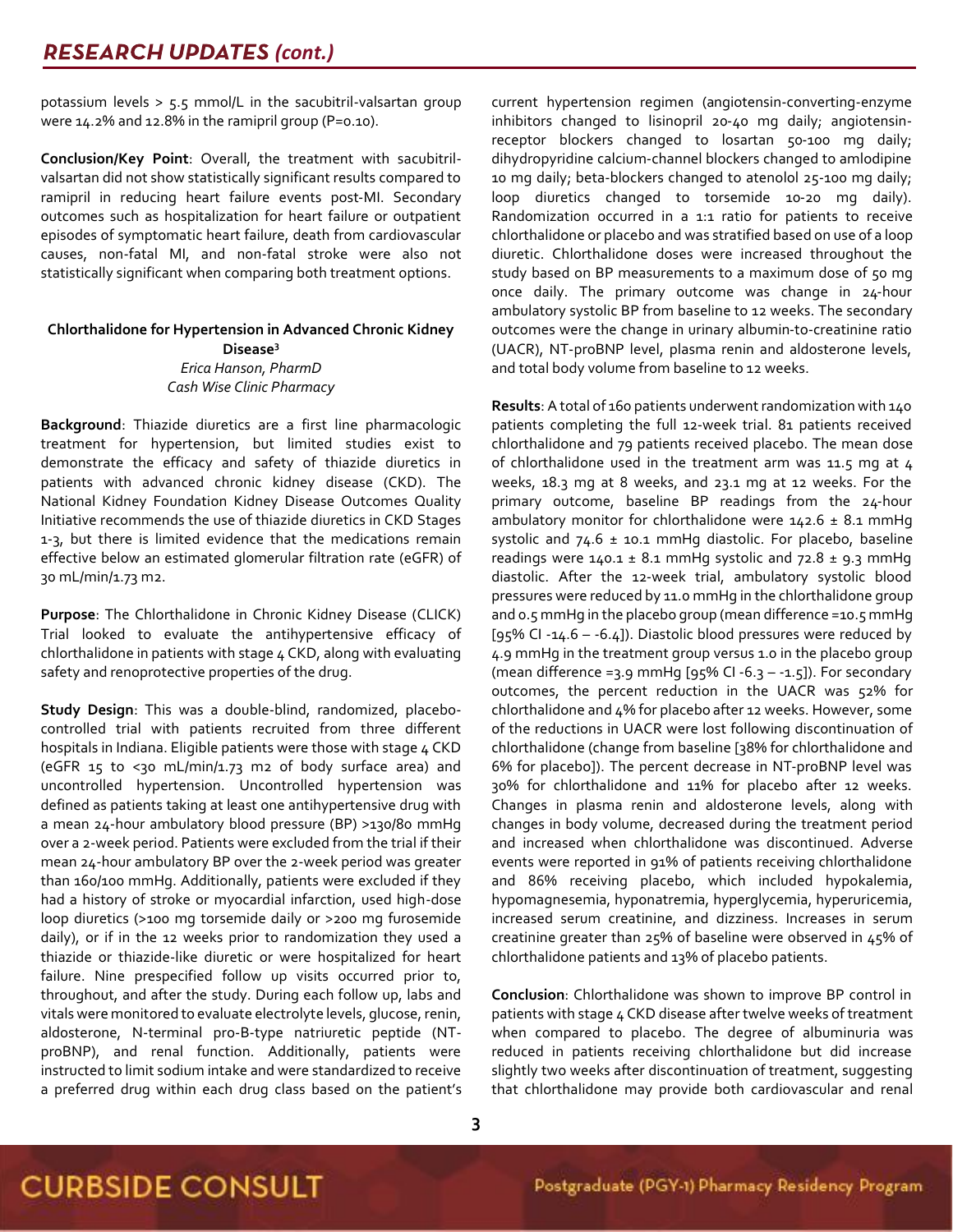## *(cont.)*

protection. There was a high number of adverse events and electrolyte level changes in the chlorthalidone group, which the study concluded to be similar adverse events to those reported in other chlorthalidone trials in patients without CKD. Phase 3 trials are recommended to further support using chlorthalidone in

## *THERAPEUTIC THOUGHT*

#### **Pregnancy and Medication Safety4-7** *Bobby LeDuff, PharmD Essentia Health*

**Background**: Medication use, both prescription and over-thecounter, is quite common in pregnancy with studies estimating that 95-97% of women use at least one medication during their pregnancy. However, the data behind the safety of medication use in pregnancy is limited. Questions surrounding the state of the United States Food and Drug Administration's (FDA) pregnancy and lactation labeling have become more frequent lately, especially with the shift away from letter drug categories and the 2015 implementation of the Pregnancy and Lactation Labeling Rule (PLLR). There are concerns among researchers and clinicians regarding the number of new and pre-existing FDA drug labels that have not yet transitioned to the new PLLR format, which leads to uncertainty around the quality of data that exists for pregnancy, lactation, and reproductive impacts. Moreover, further studies are needed to assess the safety of common medications used before, during, and after pregnancy.

**Evidence**: A recent cross-sectional study completed by Byrne et al. reviewed the labeling data for 290 newly approved FDA therapeutic products between 2010 and 2019. Within the 10 years of the study, researchers found that a significant amount of FDA drug labels were in compliance with the new PLLR format, especially ones that were submitted for approval after 2015 (P<0.001); however, 32.6% of drug labels submitted between 2010 and 2015 were not in compliance with the new PLLR format by June 2019. Upon review, there were only 31 drugs with data from human studies, whereas most of the approved drugs only have data from animal studies. In a prospective cohort study conducted by Haas et al., medication use was documented throughout the length of pregnancy for the cohort of women. Medications were categorized based on classification and reason for use. The data from this cohort study found that 97% of women took at least one medication during pregnancy and 30.5% of women took five or more medications during pregnancy, meeting the study's definition for polypharmacy. Findings in this study were congruent with previous studies that indicated the high rates of medication use in pregnancy. Despite this finding, researchers failed to classify medication data by either the FDA's PLLR system or the previous pregnancy category letter system.

advanced chronic kidney disease patients.The key point is that the use of chlorthalidone in patients with an eGFR<30 mL/min/1.73 m2 improved blood pressure control. Close monitoring is recommended to evaluate for electrolyte and renal function changes.

**Clinical Impact and Discussion**: As the pregnant population in the United States continues to grow in medical complexity, there is an increasing need for evidence-based medicine and research. While studies have shown that most new therapeutic products are compliant with the new PLLR rules, more than one-third of labels are not compliant, and human data on pregnancy and lactation is unavailable for more than 20% of new drug labels. Clinicians who care for pregnant patients should be familiar with available resources such as Drugs in Pregnancy and Lactation, TERIS (Teratogen Information System), LactMed, and Mother's Milk to help guide clinical and shared decision making throughout pregnancy.

#### **Addressing High Elder Suicide Rates: A Call to Action8-12** *Hayley Kytta, PharmD Allina Health*

**Background**: Suicide is a serious public health issue that has increased in prevalence throughout the last decade. There have been many initiatives focused on reducing the suicide rate among teens and young adults. However, suicidal ideation among the elderly is often overlooked, as highlighted in a recent article from the Senior Care Pharmacist. points out.Suicide rates are particularly high among older men. According to the National Institute of Health, men 65 years of age and older had a suicide rate higher than any age group in 2017 (31/100,000 persons), which is significantly higher than the overall national rate (22.4/100,000 persons) and much higher than the rate for older women (5/100,000 persons). The suicide rate for men increases with age and is highest for men 85 years of age and older (39.2/100,000 persons). The COVID-19 pandemic has exacerbated known risk factors for suicidal ideation, including isolation, and it is expected to worsen this already alarming problem. With effective training, pharmacists can play an active role in identifying suicidal ideation among older adults. However, suicide prevention training varies widely among pharmacy professionals.

**Evidence and Discussion**: Pharmacists are well-positioned to be gatekeepers for suicide prevention. This is especially true for individuals that work in senior care or community pharmacies. A study of 680,000 Medicare beneficiaries by Berenbrok et. al found that beneficiaries visited community pharmacies approximately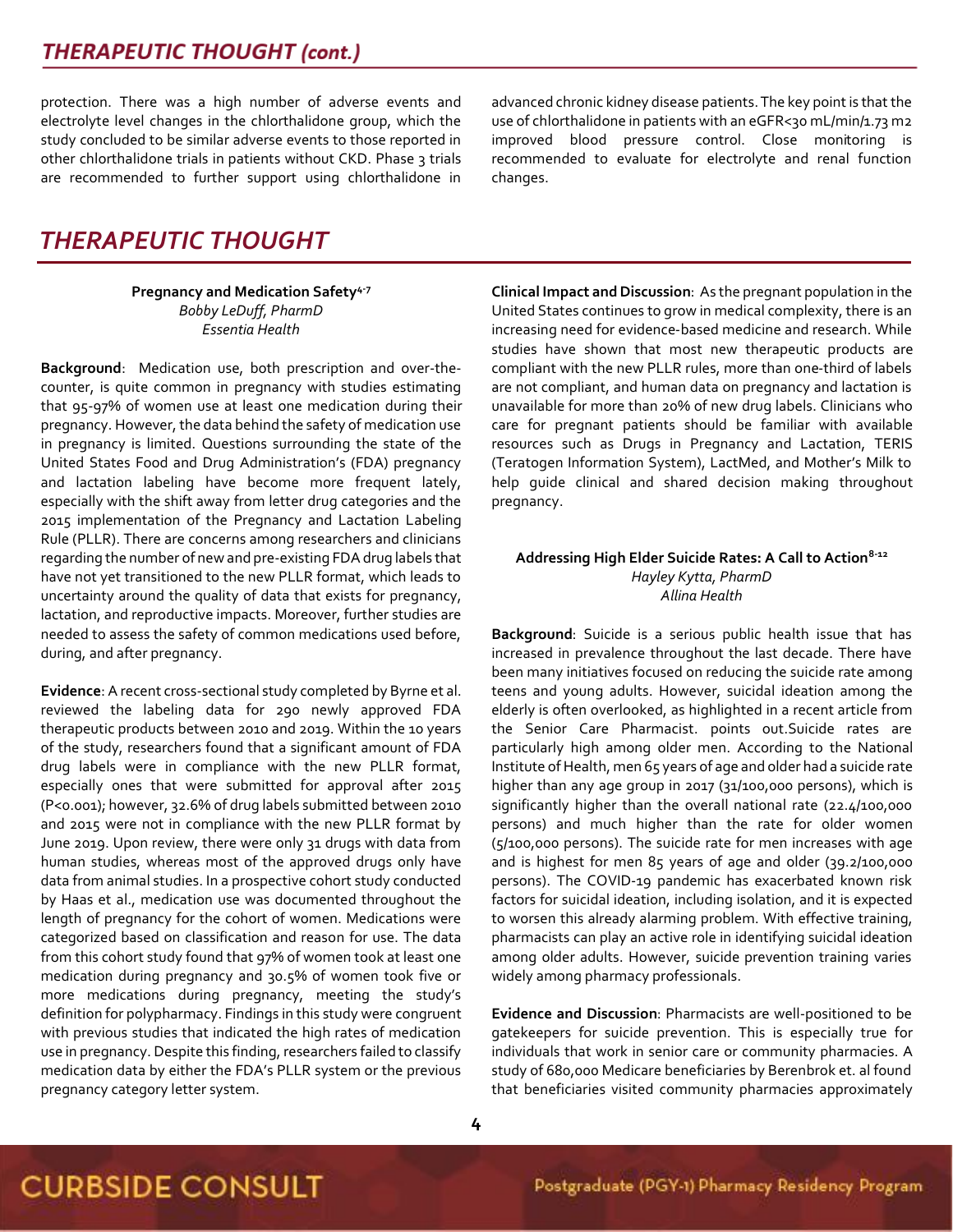twice as frequently as they visited primary care offices. Studies have also shown that pharmacy personnel frequently interact with patients who display warning signs of suicidal ideation. A study of over 500 community pharmacy staff in North Carolina by Carpenter et. al found that 21.6% had been asked about lethal medication doses by patients or encountered patients requesting a lethal dose of medication. Additionally, the authors noted that one out of three student pharmacists report that they have experienced concerning statements related to suicide while at work. Due to these concerns, more suicide prevention (SP) training programs for pharmacy employees have been developed. A scoping review by [authors] of SP training programs for pharmacists and student pharmacists published online in the American Journal of Pharmaceutical Education (AJPE) found evidence of growing interest in SP training in the pharmacy profession. A previous review in 2018 identified 16 training programs, four of which targeted student pharmacists. Between January 2018 and December 2020, seven additional programs were identified; five of which were geared towards student pharmacists. The authors of the review recommend that SP training for pharmacy professionals address the following areas: 1) identify warning signs for suicide; 2) communicate with individuals to assess risk of suicide; 3) refer patients to appropriate resources; and 4) counsel about which medications may increase the risk of suicidal ideation.

**Clinical Impact**: High rates of suicidal ideation, particularly among older adults, is an alarming public health trend. Due to the accessibility of and knowledge regarding the role of medication in causing and managing suicidal ideation, pharmacists are uniquely positioned to help address this crisis. Pharmacy educators and employers should implement SP training experiences that are specific to the profession and address all four recommended competencies as supported by [authors] in APJE. This training will help empower more pharmacy personnel to intervene when concerns for suicidal ideation arise.

#### **Young Women with Premature ASCVD are at Risk for Worse Outcomes13-16** *Debesai Hailemicael, PharmD Minnesota Community Care*

**Background**: New evidence suggests that sex-based healthcare disparities exist among patients with premature atherosclerotic cardiovascular disease (ASCVD), defined as having an initial ASCVD event at age <55 years for men and <65 years for women. Women tend to bear a higher risk burden and mortality rate of ASCVD due to multiple factors including socioeconomic barriers, inferior secondary preventative care, and an underestimation of cardiovascular risk factors. According to a 2019 study by Vikulova et al, over the last two decades a decline in cardiovascular events and mortality rate did not occur for young women despite a decline in the general population. This worrisome finding indicates that more work and education is needed to reverse this disparity. Dismantling sex-based health disparities requires multidisciplinary and patient-centered interventions. This article aims to increase awareness among the medical community and provide recommendations to narrow the gap.

**Evidence**: Three recent articles highlight the existence of sexbased healthcare disparities in patients with premature ASCVD.

Jain V et al. looked at 748,090 patients aged 18-55 years enrolled in the US Behavioral Risk Factor Surveillance System (BRFSS) survey. The authors conducted a retrospective analysis to evaluate sex-based difference in physical and mental health and health access in adults with premature ASCVD. The primary outcomes and measures of the study were self-reported physical and mental health, healthcare access, and medical adherence. Self-reported ASCVD was defined as having a history of coronary artery disease, myocardial infarction (MI), or stroke. Out of the enrolled patients, 28,522 had self-reported premature ASCVD, and about 47% were women. The study reported that women were significantly more likely to report poor physical health (OR 1.39 [95% Cl 1.09-1.78]), clinical depression (OR 1.73 [95% CI 1.41-2.14]), medical nonadherence (OR 1.42 [95% CI 1.11-1.82]), and inability to access a physician (OR 4.52 [95% CI 2.24-9.13]) due to cost barriers. These disparities were observed despite women having a higher rate of health care coverage and established primary care physicians than men. The study's strengths include having a large sample size with high representation of women and measuring multiple outcomes to assess the impact of disparities. The study's weaknesses include low internal validity as a retrospective cohort study, risk of response and recall bias in utilizing self-reported outcomes, and selection bias in gathering data from a voluntary survey. Moreover, the authors failed to determine if worsening physical and mental health outcomes occurred before or after the ASCVD diagnosis.

Another study by Michelle T. Lee et al. examined sex-based differences in cardiovascular care in premature ASCVD. The study enrolled 147,600 veterans with premature ASCVD identified from the VITAL (Veterans with Premature Atherosclerosis) nationwide Veterans Affairs (VA) healthcare registry. Enrolled patients had at least one primary care visit at the VA from October 2014 to October 2015. Out of all the subjects, 7.1% were women with premature ASCVD. The researchers found that women with premature ASCVD were less adherent to statin therapy (β coefficient −0.01; [95% CI 0.02 to −0.01]) than men and less likely to receive antiplatelets (OR 0.59 [95% CI 0.56-0.61]), statins (OR 0.66 [95% CI 0.63-0.69]), and high-intensity statin therapy (OR 0.64 [95% CI 0.60-0.67]). Authors also observed other disparities in this cohort based on race with a higher incidence of women with premature ASCVD were Black than White or Asian. However, the study failed to report why these differences may exist.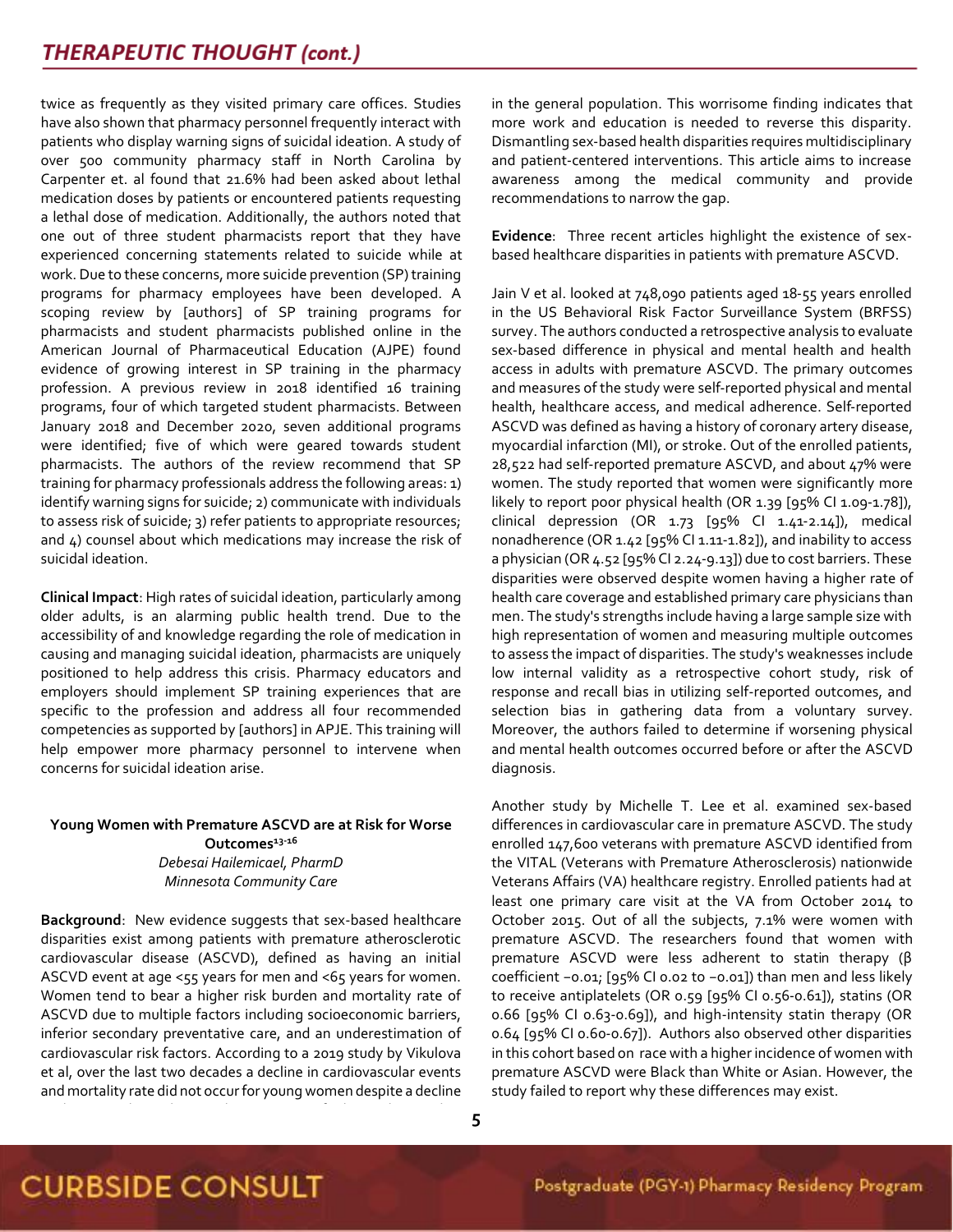The VIRGO study was a prospective observational study designed to examine sex differences in the presentation, treatment, and outcomes of young patients with acute MI. The study enrolled 3,501 patients aged 18-55 years. The researchers found that women were less likely than men to be informed that they were at risk of cardiovascular disease (1039/2349 [45.1%] versus 554/1152 [49.2%) and have a physician discuss risk modification before an MI. Per patients' reports, providers correctly identified more heart problems in men than women (87% versus 76%, p<0.01), and more men considered themselves at risk of heart disease compared to women (642/1152 [55%] versus 1221/2349 [52.2%].

**Clinical Impact and Discussion**: Current data suggests that age and gender biases have contributed to young women having worse cardiovascular disease outcomes compared to any other age and sex-based group. Multidisciplinary and patient-centered interventions are needed to improve these outcomes. Since women of childbearing age were previously excluded from medication trials, representation of young women in ASCVD clinical trials should be increased. Creating a nationwide or individual state-based campaigns aimed to improve ASCVD risk awareness, especially in Latinx and Black communities, would draw attention to these groups who are often underrepresented. Policy-level interventions to address prohibitive out-of-pocket costs would also improve young women's access to physicians and other beneficial health services aimed at reducing their cardiovascular risks. Lastly, treatment guidelines must be updated to incorporate age- and sex-based distinctions and risks. The implementation of the above recommendations would help foster equitable care and assist with reducing sex-based healthcare disparities.

## *FROM THE PHARMACY PRESS*

**Medical Pedagogy Beyond the Boundaries of a Textbook: Teaching Intellectual Humility17-19** *Athena Cannon, PharmD Indian Health Board Medical and Dental Center*

**Background**: Whether pharmacists practice within a large hospital system, an outpatient clinic, or a community pharmacy, effective collaboration with other healthcare professionals is crucial to providing quality patient care. In 2011, the Interprofessional Education Collaborative identified four core competency domains to teach widely across disciplines in healthcare: values and ethics, roles and responsibilities, communication, and team and teamwork. The communication competency includes an aspect of emotional intelligence. Emotional intelligence is defined as the ability to understand and manage one's emotions in a way that enables others to effectively work together toward common goals. The concept has been recognized as an essential skill for future pharmacists and has made its way into pharmacy curricula, as illustrated in an article published in the American Journal of Pharmaceutical Education by Lust and Moore in 2006. More recently, intellectual humility, defined as the awareness that one's ideas or opinions might be incorrect, has surfaced as another vital piece within communication to cultivate interprofessional collaboration.

**Evidence & Discussion**: In a 2021 commentary published in the American Journal of Pharmaceutical Education, Pena and Koch believe that teaching intellectual humility must go beyond the typical class work. Core dimensions of intellectual humility include open-mindedness, intellectual modesty, engagement, and corrigibility - all concepts falling outside of traditional pharmacotherapy textbooks. Initially, an elective course was proposed by the authors to address this area within pharmacy

learners, however the authors felt that intellectual humility would be best received through the Interprofessional Education (IPE) curriculum that includes students in a variety of healthcare programs.

In preparation for formal IPE sessions, interprofessional students could self-assess their degree of intellectual humility, be introduced to the core dimensions, learn employment strategies, and evaluate biases and stereotypes within a variety of healthcare professions. During the IPE sessions, students could be given a patient case that requires effective communication, sharing and appreciating various perspectives, acknowledging personal limitations, and respectfully responding to feedback. After the IPE session, reflective writing can be used as a self-assessment tool to identify areas in the sessions where students felt intellectual humility was necessary to gain progress in the case and what challenges they experienced.

Alternative strategies for teaching intellectual humility include intentional instruction by preceptors during introductory and advanced pharmacy practice experiences. In these settings, role modeling of intellectual humility by pharmacy educators and preceptors can be a successful technique if done consistently and intentionally. Examples of role modeling include sharing personal stories and experiences, verbalizing one's own knowledge gaps, and becoming more involved in overall interprofessional collaboration.

**Clinical Impact**: Successful incorporation of intellectual humility and other core competencies of interprofessional collaboration in pharmacy education can prepare future pharmacists to work collaboratively on interdisciplinary teams in a variety of different settings.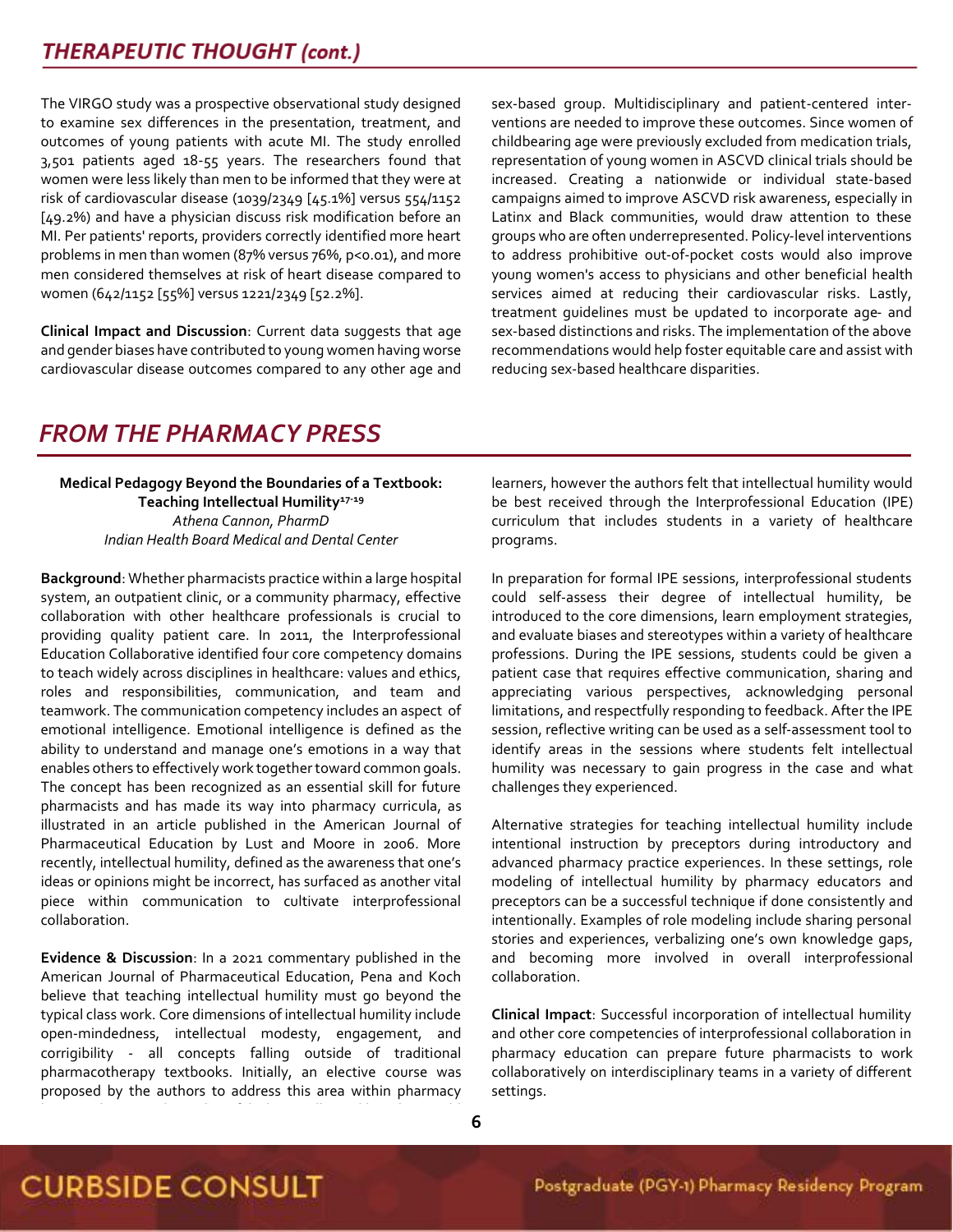#### **Medical Pedagogy Beyond the Boundaries of a Textbook: Teaching Intellectual Humility<sup>20</sup>** *Abigail Sirek, PharmD CentraCare - Paynesville*

**Background**: Polypharmacy has been associated with many harmful patient outcomes, such as adverse effects, falls, and hospitalizations. Deprescribing, defined as the process of tapering, discontinuing, or consolidating inappropriate medications, is used to combat polypharmacy and reduce unfavorable outcomes. Comprehensive medication reviews (CMRs) may aid in identifying medications no longer indicated or appropriate for patients. Currently, there are tools to help identify potentially inappropriate medications (PIMs), such as the American Geriatric Society Beers Criteria, Screening Tool of Older Persons' Prescriptions/Screening Tool to Alert to Right Treatment (STOPP/START) Criteria, and Medication Appropriateness Index. Although helpful for identifying many PIMs, other medications may still be inappropriate for patients due to indication, comorbidities, or individualized patient goals. The Veterans Health Administration (VHA) developed and implemented a deprescribing tool in 2016 called VIONE, which stands for Vital, Important, Optional, Not indicated, and Every medication has a specific indication or diagnosis (Table 1). The VIONE tool was initially utilized for veterans enrolled in Geriatric and Extended Care Programs and the goal was to expand use to those receiving care through primary care Patient Aligned Care Teams (PACT).

**Purpose**: To pilot the VIONE methodology to assist with deprescribing in a single Veteran Affairs (VA) primary care PACT.

**Study Design**: This was a quality improvement project conducted at a VA primary care clinic in Lexington, Kentucky. The VIONE Risk Scorecard (Table 2) was used to identify the primary care PACT with the greatest number of veterans at high risk for polypharmacy within the investigators' institution. Veterans within the pilot PACT that were deemed "high-risk" (having 15 or more active medications) were included in the study population. Patients with upcoming primary care appointments during the six-month study period were offered a CMR appointment with a Clinical Pharmacy Specialist (CPS). CMRs were completed via telephone or face-toface prior to the primary care provider's (PCP) appointment. Recommendations for deprescribing, utilizing the VIONE methodology, were documented for the PCP to review. After the PCP discussed recommendations with the CPS and patient, changes were implemented at the PCP appointment, including documentation of the VIONE medication discontinuation reasons. Data was electronically stored in a national dashboard. The sumannualized cost avoidance by deprescribing medications was estimated using the following calculation:

(Price/unit) \* (Quantity dispensed)  $\frac{(T_{\text{max}} - T_{\text{max}})}{(D_{\text{avg}} - T_{\text{max}})}$  \* (Days of medication avoided; max 365 days **Results**: Between September 1st, 2019 and March 1st, 2020, 231 veterans were identified as high-risk for polypharmacy-related adverse events. Of the 231 veterans, 99 (42.9%) were contacted by PCP with or without CPS, resulting in 136 medications discontinued. On average, 1.37 medications were discontinued per veteran, leading to an annualized estimated cost avoidance of \$21,904.80. During this six-month period, 20 CMRs were performed by a CPS with 90 recommendations identified for deprescribing and 38 recommendations implemented (42.2%). The most common reason for medication discontinuation was "not indicated/treatment complete," and the most common medications discontinued were ranitidine, cyanocobalamin, cholecalciferol, and aspirin.

**Conclusion**: VIONE methodology was successfully implemented in the primary care PACT setting. The use of this tool resulted in over one-third of veterans identified as high risk for polypharmacy decreasing their pill intake by at least one medication.

**Key Point**: Deprescribing tools, such as the VIONE risk scorecard and methodology, may be utilized to assist healthcare providers in identifying patients at high risk for polypharmacy and determining which medications would be most appropriate to modify or discontinue.

#### **Table 1. VIONE Methodology for Deprescribing Practices**

|   | Description                                                                                                                                                 | <b>Suggested Action</b>                                                              |
|---|-------------------------------------------------------------------------------------------------------------------------------------------------------------|--------------------------------------------------------------------------------------|
| v | Vital: Life-sustaining medications                                                                                                                          | Continue but monitor<br>dosage, frequency, and<br>adjust accordingly                 |
|   | Important: Important for quality of life,<br>though not life sustaining cost-effective                                                                      | Continue but use<br>medication with least<br>side effects and most<br>cost effective |
| 0 | Optional: Consolidate medications                                                                                                                           | Seriously consider<br>reducing or stopping                                           |
| N | Not Indicated: Discontinue medications<br>no longer appropriate for the patient<br>given age and current health status                                      | Stop and monitor the<br>outcome after stopping<br>the medication                     |
| Е | Every Medication has a Specific<br>Indication or Diagnosis: Why is the<br>patient being prescribing this drug? If<br>you don't know, then you must find out | Stop, reduce, or change<br>it. Always document<br>changes                            |

#### **Table 2. VIONE Risk Scorecard**

| Criteria                                              | <b>Points</b> |
|-------------------------------------------------------|---------------|
| $\geq$ 15 Active medications*                         |               |
| $\geq 65$ Years of age                                |               |
| Optional: Consolidate medications                     |               |
| Care Assessment Need score ≥ 90 Percentile            |               |
| $\geq$ 2 Emergency department visits in the last year |               |
| Fall documentation in the last year                   |               |

\*Baseline Inclusion Criteria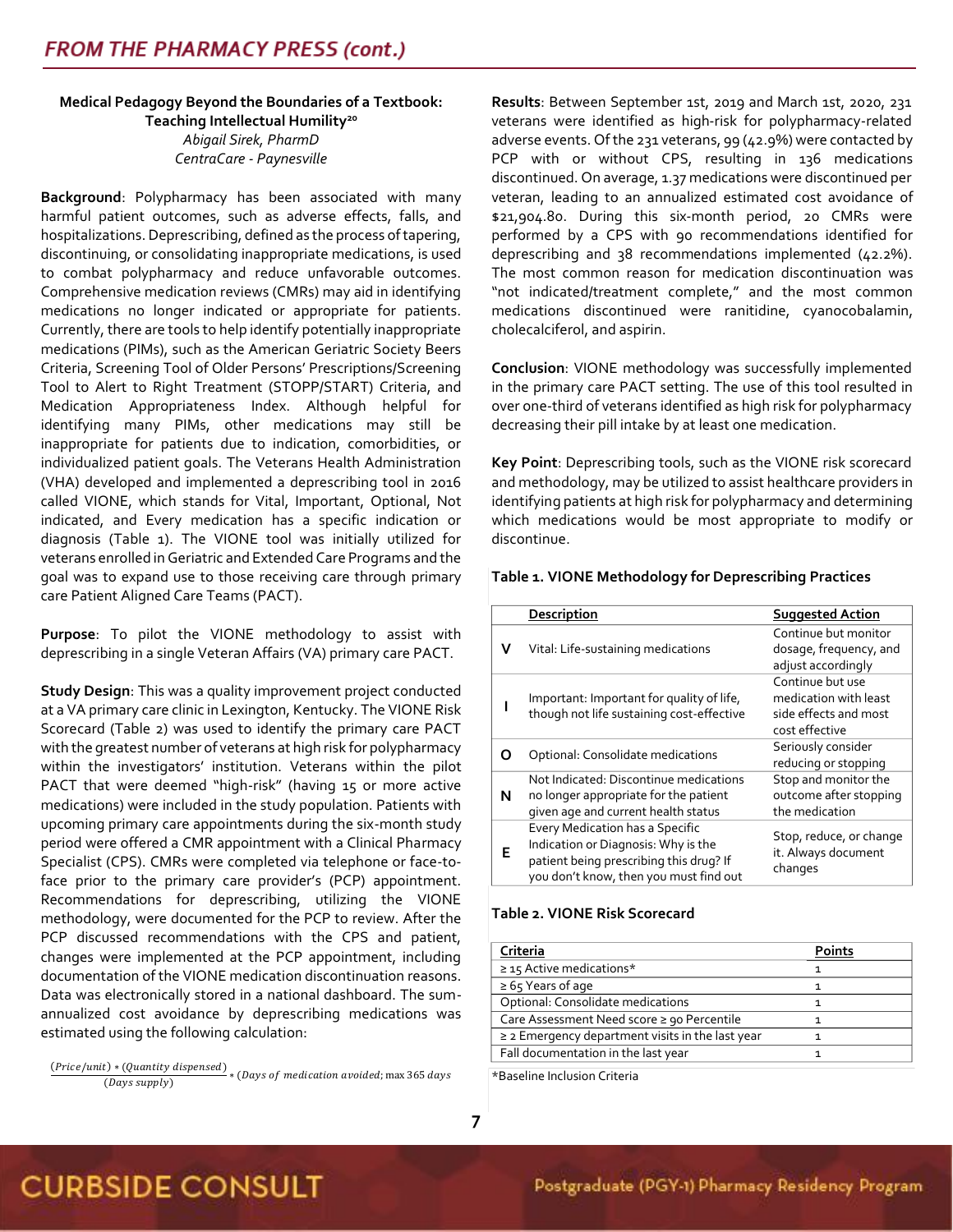**A Scoping Review Evaluating the Effect of SGLT-2 Inhibitors on Insulin Dose Requirements in Insulin-Dependent Patients With Type 2 Diabetes<sup>21</sup>**

> *Anna Lange, PharmD Goodrich Pharmacy*

**Background**: Sodium-glucose cotransporter-2 inhibitors (SGLT2- I) are commonly used as an adjunct medication for patients with type 2 diabetes. Currently, there are four SGLT2-Is on the market in the US: canagliflozin, dapagliflozin, empagliflozin, and ertugliflozin. These medications have been proven to lower blood glucose levels, reduce cardiovascular risk, reduce progression of chronic kidney disease, and improve outcomes in heart failure with both preserved and reduced ejection fraction. To date, there have not been any large randomized controlled trials assessing SGLT2- Is and total daily insulin (TDI) requirements, though there are various smaller studies that have looked at these endpoints.

**Objective**: The objective of this scoping review was to assess evidence on the effect of SGLT2-Is on TDI requirements in patients with type 2 diabetes who are insulin dependent.

**Study Design**: This scoping review examined studies from January 1, 2005, to April 12, 2021, assessing insulin dose requirements with concurrent use of an SGLT2-I. There were 16 studies included in the scoping review based on inclusion criteria of patients with type 2 diabetes, concurrent use of insulin and SGLT2-I, a study design of 12 weeks or longer, and a description of changes in insulin dose. Three studies were prospective open-label trials, one trial used a retrospective design, and the other 12 studies were prospective, randomized, double-blind, placebo-controlled trials. All studies evaluated insulin doses at baseline and follow-up. Ten studies included dapagliflozin as the SGLT2-I.

**Results**: Three studies found a statistically significant decrease in mean insulin dose from baseline to follow-up, with decreases of 2.8 units at 16 weeks, 6.6 units at 24 weeks, and 18.4 units at 12 weeks. In Pujante et al, there was a statistically significant decrease in TDI for patients with an A1c <7.5%, but no statistically significant decrease for the patients with an A1c of >7.5%. In the 13 remaining studies, baseline TDI ranged from 27 units to 93 units. The mean insulin dose change from baseline to follow-up in the SGLT2-I groups ranged from an increase of 4.7 units to a decrease of 2.33 units. Changes in total daily rapid insulin versus total daily basal insulin individually were not found to be significant. Two studies found a reduction in TDI of >10% that was significant.

Of 12 studies, eight reported a significant decrease in TDI requirements. The difference in TDI requirements between insulin with placebo versus insulin with SGLT2-I ranged from -0.72 units to -19.2 units. Across all studies, hypoglycemic events varied, but adverse events were minimal.

**Conclusion**: SGLT2-Is, in addition to insulin in uncontrolled insulindependent type 2 diabetes patients, significantly reduced TDI requirements in the majority of studies and across all study designs in this review. Larger randomized controlled trials are needed to assess the effect on insulin dosing, including assessing for differences in the reduction of basal insulin versus bolus insulin when adding an SGLT2-I.

**Key Point**: SGLT2-Is, in addition to insulin therapy in type 2 diabetes patients above their A1c goal, may reduce TDI requirements in addition to the known cardiovascular and renal benefits.

## *MISCELLANEOUS NEWS*

#### **Social Determinants of Health - New Resources in 202222-27** *Ann Nagle, PharmD, MPH M Health Fairview - Entira Family Clinics*

Affordability of medications is often a reason for referral to Medication Therapy Management (MTM) services. What may be uncovered in these MTM visits is that multiple social determinants of health (SDOH) are often impacting patient access to medications and contributing to complex healthy lifestyle choices. For some patients, balancing pharmacy copays with grocery budgets and housing payments is a difficult reality. In addition to housing and food access, other areas of SDOH impacting access to medications include transportation, education, job opportunities, discrimination, pollution, language, literacy, and neighborhood safety. While some patients qualify for Patient Assistance Programs or coupon cards for expensive brand name medications, the process may be challenging to navigate and time-consuming. Two new programs in the new year aim to help patients with both food access (FarmboxRx) and reduced-cost medications (Mark Cuban Cost Plus Drug Company).

FarmboxRx is a grocery delivery benefit that is being rolled out by HealthPartners Minnesota Senior Health Options (MSHO) plans in 2022. It is one HealthPartners insurance benefit aimed at Minnesota Seniors adding to other food insecurity partnerships including [PowerUp,](https://www.powerup4kids.org/Home) [SuperShelf,](https://www.supershelfmn.org/) and [Hunger Solutions.](https://www.hungersolutions.org/) Starting February 2022 and running through December 2022, HealthPartners MSHO patients who would like to opt-in to receive fresh produce and nutritional education materials sent to their home must simply call **FarmboxRx** at 1-888-416-3589. FarmboxRx will verify the benefit with the patient's name and insurance information. Once their eligibility has been determined, patients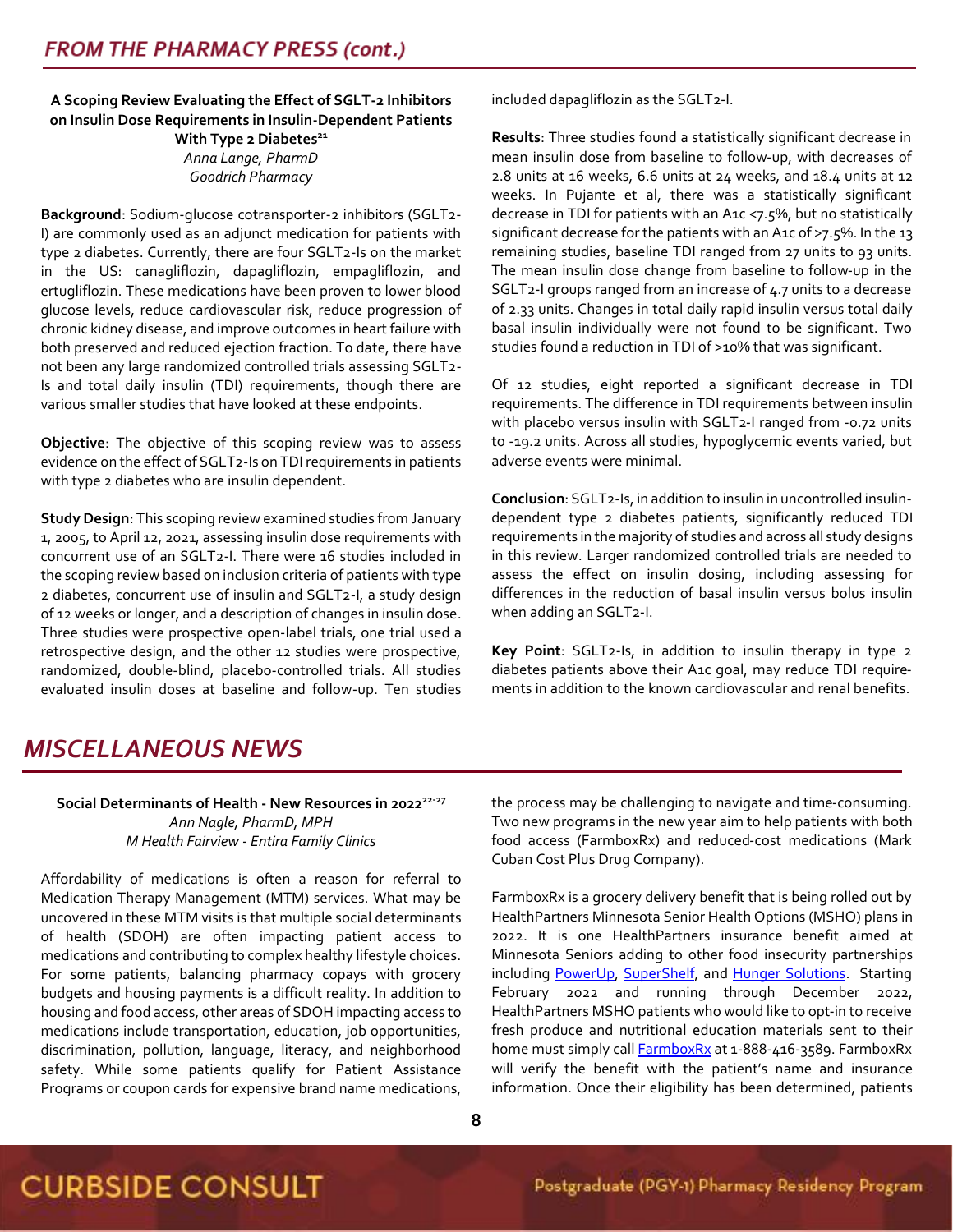may opt to receive one or two boxes of produce per month delivered on the 2nd and/or 4th weeks of each month.

Mark Cuban (Yes, THAT Mark Cuban of Shark Tank and Dallas Mavericks fame) has partnered with a generic drug startup to provide reduced-cost medications to patients across the United States. Mark Cuban Cost Plus Drug Company has been established as a medication wholesaler which purchases medications and sells them directly to patients at 15% of the wholesale price. Prescriptions may be [sent](https://costplusdrugs.com/providers/) via electronic medical record, phone, fax, or mail. Currently, the pharmacy does not bill through insurance and requires patients to pay out of pocket for medications before being shipped to their home. Though there are some notable medications such as Zetia, Plavix, Prograf, Gleevec and Epzicom that are offered at lower price points, the **formulary** is limited. For example, diabetes medications are restricted to metformin, glipizide, and glimepiride. As for asthma and COPD, only albuterol inhalers are available. There are forms for patients to request expansion of the formulary, so as this pharmacy grows, there is potential for more of these medications to be included.

#### **In the Fine Print - Safety First!28-29** *Sonal Parmar, PharmD Community-University Health Care Center*

The Institute of Medicine and the World Health Organization undertook initiatives to improve current patient safety standards. This was largely geared towards health systems to avoid the assumption that medication safety is the sole responsibility of patients. Pharmacists, as medication experts, pride themselves on ensuring every medication has an indication for which it is effective and can be safely and conveniently dispensed.

As medication use becomes more accessible and inclusive of various disease states, its safety net lapses. An article by *The New York Times* has revealed gaps in medication safety after cannabis was legalized in eighteen states. The unintentional child exposure to THC products has risen significantly despite some states requiring adequate labeling and child-resistant packaging. Cannabis edibles in the form of lollipops, cookies, gummies, and candy have become increasingly popular yet risky amongst all age groups for overdose. Since its legalization, many people assume that cannabis products are harmless and disregard their potential addictive properties. Parents and guardians should lock away any/ all medications rather than assume it's out of reach of children.

Another safety warning, released by the Food and Drug Administration (FDA), revealed new risks associated with the use of oral disintegrating buprenorphine in the form of sublingual tablets and buccal films. They have been found to cause significant dental issues in patients with or without a history of dental problems such as tooth decay, cavities, oral infections, and loss of teeth. Despite the risk, FDA recommends against discontinuation given its benefit in opioid use disorder and pain. They advise patients to rinse their mouth with water after the medication has completely dissolved then swallow and wait out an hour before brushing their teeth. Healthcare workers should also counsel patients to have a dental visit soon after starting this medication so a tooth-decay preventative plan can be customized.

The occurrence of any adverse events should be reported to the MedWatch Safety Information and Adverse Event Reporting Program. Medication safety requires a team-based approach to recognize, understand and develop a patient-centered plan to ensure safety is practiced beyond the patient's appointment time.

#### **Virtual Reality for Chronic Pain30-32** *Lauren Ostlund, PharmD Broadway Family Medicine*

Chronic low back pain is one of the most common chronic pain conditions in the United States and has been associated with smoking, depression, sleep disturbances, and other medical comorbidities according to the National Health and Nutrition Examination Survey from 2009–2010. Additionally, patients with chronic low back pain reportedly have less formal education, lower income levels, and more frequent healthcare visits.

A new treatment device, granted Breakthrough Device designation by the U.S. Food and Drug Administration, has been introduced for patients who are at least 18 years old with chronic low back pain. EaseVRx<sup>™</sup> is a virtual reality experience delivered by a device worn over the face. It integrates cognitive behavioral therapy into virtual reality, while also utilizing deep breathing exercises with a breathing amplifier, to help patients manage aspects of chronic pain that are not treated with medication therapy.

EaseVRx™ includes 2-16 minute treatments completed daily for 8 weeks. Skills practiced include deep relaxation, attention-shifting, interoceptive awareness, perspective taking, distraction, immersive enjoyment, self-compassion, healthy movement, acceptance, visualization, knowledge of pain, and rehabilitation. The device cost and addition of traditional pharmacologic or physical therapies that the patients used in the study are unknown. Chronic pain diagnoses in the study were self-reported and not verified with medical records. Results showed greater reductions in the EaseVRx™ group compared to the control group for average pain intensity and pain-related interference with activity, along with improved mood, stress, and sleep. Although some supportive evidence is present, more research is needed to determine the potential clinical impact of virtual reality treatment for chronic pain. Specifically, understanding full treatment plans of patients prior to EaseVRx™ use, and significance of EaseVRx™ on outcomes, will be essential going forward.